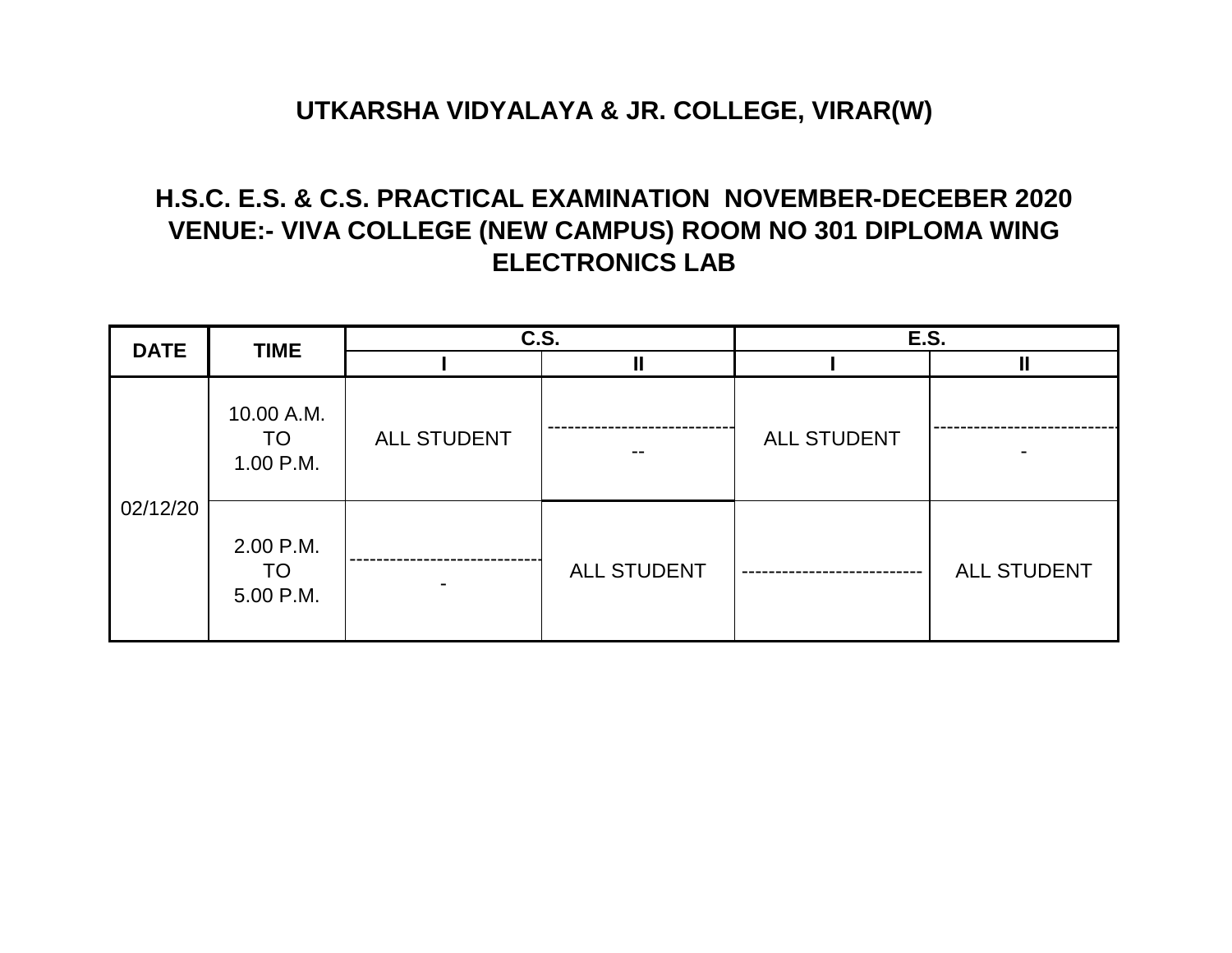H.S.C. PRACTICAL EXAMINATION **INFORMATION TECHNOLOGY**  NOVEMBER-DECEMBER 2020

### **VENUE :- VIVA COLLEGE (OLD CAMPUS)**

| <b>DATE</b> | <b>TIME</b>                  | <b>BATCHES</b>                                  |
|-------------|------------------------------|-------------------------------------------------|
| 02/12/2020  | 10.00 A.M.<br>TΩ<br>1.00P.M. | <b>SCIENCE ALL STUDENTS</b>                     |
|             | 2.00 P.M.<br>TΟ<br>5.00 P.M. | <b>ARTS AND COMMERCE</b><br><b>ALL STUDENTS</b> |

I.T. LAB 204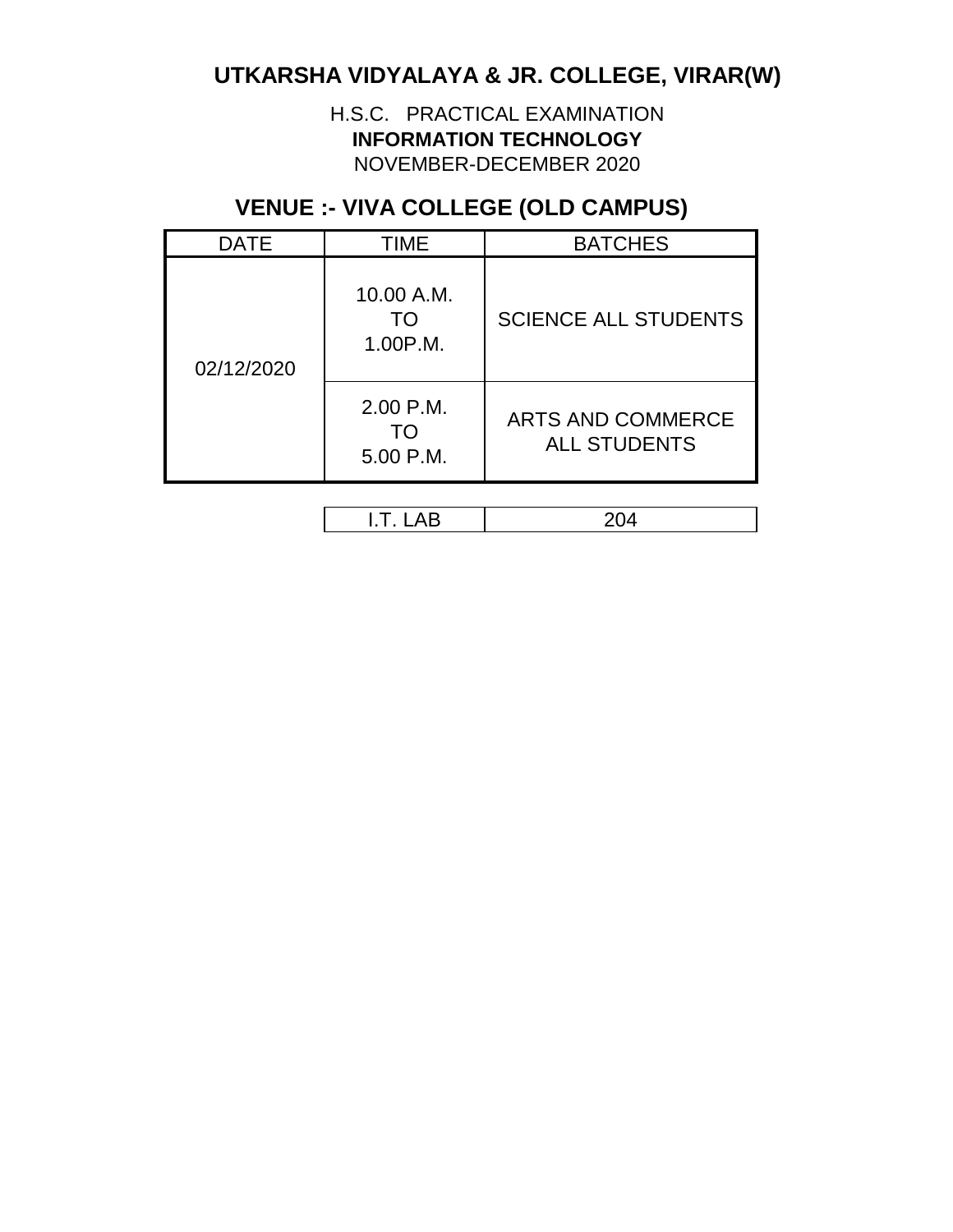**H.S.C. MATHS (SCIENCE) PRACTICAL EXAMINATION**  NOVEMBER-DECEMBER-2020 VENUE:-VIVA COLLEGE (OLD CAMPUS) ROOM NO 203

NOTE:- BATCHES ARE ACCORDING TO COLLEGE NUMBER

| DATE     | TIME                             | <b>BATCHES</b>                                                                                                                                            |  |
|----------|----------------------------------|-----------------------------------------------------------------------------------------------------------------------------------------------------------|--|
| 03/12/20 | 12.00 NOON.<br>TO.<br>1.00P.M.   | 18.08.001, 18.08.002, 18.08.005,<br>18.08.006, 18.08.009, 18.08.015,<br>18.08.019, 18.08.030, 18.08.033                                                   |  |
|          | 12.00 NOON.<br>TO<br>1.00P.M.    | 18.08.007                                                                                                                                                 |  |
| 08/12/20 | $2.00$ P.M.<br>TO<br>$3.00$ P.M. | 18.08.039, 18.08.041, 18.08.043,<br>18.08.045, 18.08.046, 18.08.048,<br>18.08.050, 18.08.058, 18.08.065,<br>18.08.071, 18.08.074, 18.08.080,<br>18.08.038 |  |

#### **H.S.C. MATHS (COMMERCE) PRACTICAL EXAMINATION**  NOVEMBER-DECEMBER 2020 VENUE:-VIVA COLLEGE (OLD CAMPUS) ROOM NO 206

NOTE:-BATCHES ARE ACCORDING TO COLLEGE NUMBER

| DATE     | <b>TIME</b>                   | <b>BATCHES</b>                                                                                                                                            |
|----------|-------------------------------|-----------------------------------------------------------------------------------------------------------------------------------------------------------|
|          | 12.00 NOON.<br>TO<br>1.00P.M. | 18.08.007, 18.08.005                                                                                                                                      |
| 05/12/20 | 2.00 P.M.<br>TO.<br>3.00 P.M. | 18.08.001, 18.08.004, 18.08.006,<br>18.08.009, 18.08.019, 18.08.022,<br>18.08.024, 18.08.026                                                              |
| 08/12/20 | 12.00 NOON.<br>TO<br>1.00P.M. | 18.08.029, 18.08.032, 18.08.033,<br>18.08.041, 18.08.042, 18.08.043,<br>18.08.045, 18.08.046, 18.08.058,<br>18.08.063, 18.08.064, 18.08.074,<br>18.08.075 |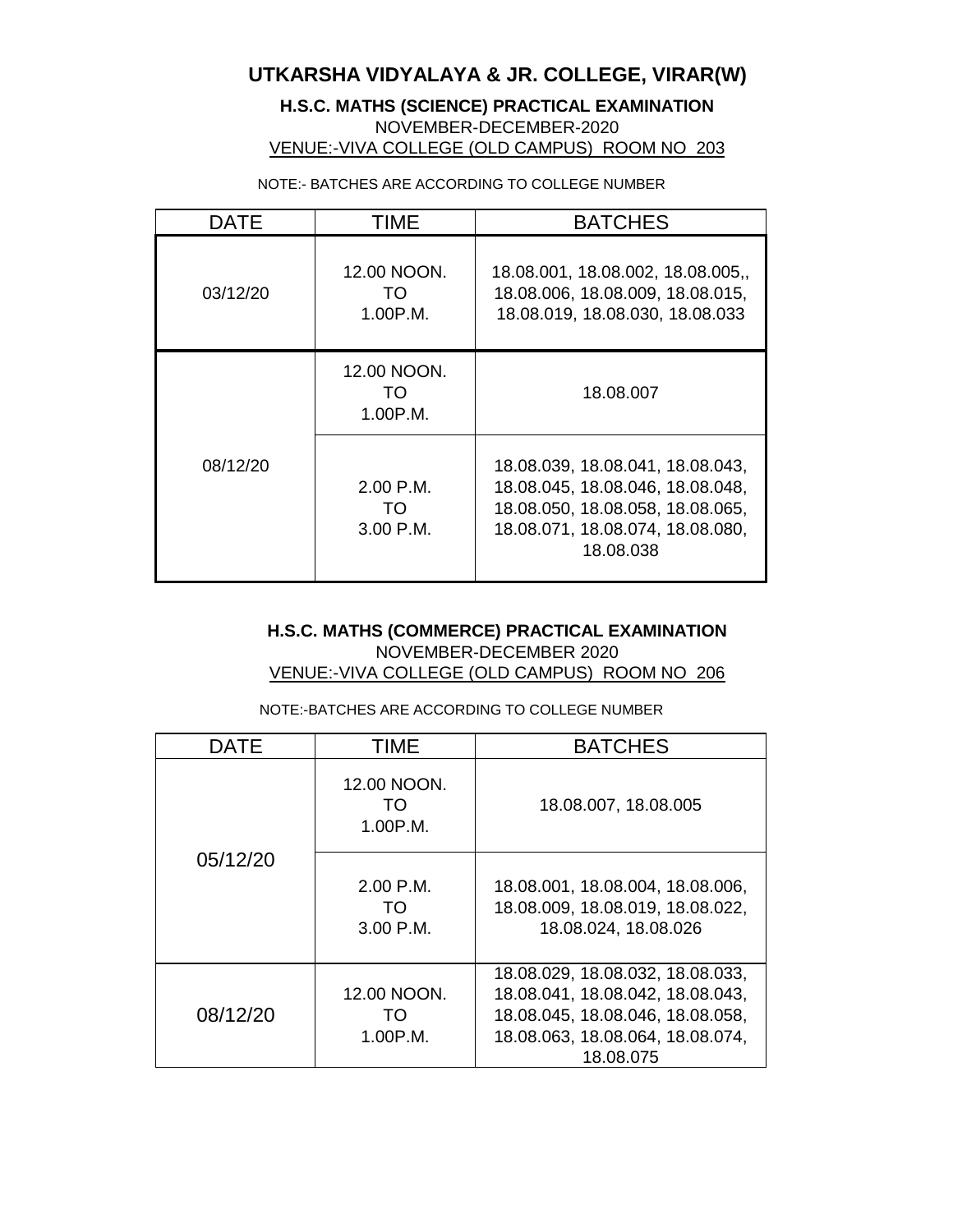# **H.S.C. SCIENCE PRACTICAL EXAMINATION NOVEMBER-DECEMBER 2020 VENUE:- VIVA COLLEGE (OLD CAMPUS)**

### **NOTE:-BATCHES ARE ACCORDING TO COLLEGE NUMBER**

| <b>DATE</b> | <b>TIME</b>                         | <b>PHYSICS</b>                                                                                                | <b>CHEM</b>                                                            | <b>BIO</b> |
|-------------|-------------------------------------|---------------------------------------------------------------------------------------------------------------|------------------------------------------------------------------------|------------|
| 25/11/20    | 10.00 A.M.<br><b>TO</b><br>1.00P.M. | 18.08.001, 18.08.002,<br>18.08.005, 18.08.006,<br>18.08.008, 18.08.012,<br>18.08.080, 18.08.083               | 18.08.007<br>(M001592 TO M00001638)<br>18.08.019, 18.08.032            |            |
|             | 2.00 P.M.<br><b>TO</b><br>5.00 P.M. | 18.08.015, 18.08.021,<br>18.08.058, 18.08.062,<br>18.08.071, 18.08.074                                        | 18.08.007<br>(M001639 TO M001707),<br>18.08.048, 18.08.050             |            |
| 27/11/20    | 10.00 A.M.<br><b>TO</b><br>1.00P.M. | 18.08.043                                                                                                     | 18.08001, 18.08.002,<br>18.08.005, 18.08.006,<br>18.08.008, 18.08.012, |            |
|             | 2.00 P.M.<br>TO<br>5.00 P.M.        | 18.08.019, 18.08.030,<br>18.08.032, 18.08.039,<br>18.08.041, 18.08.045,<br>18.08.046, 18.08.048,<br>18.08.050 |                                                                        |            |